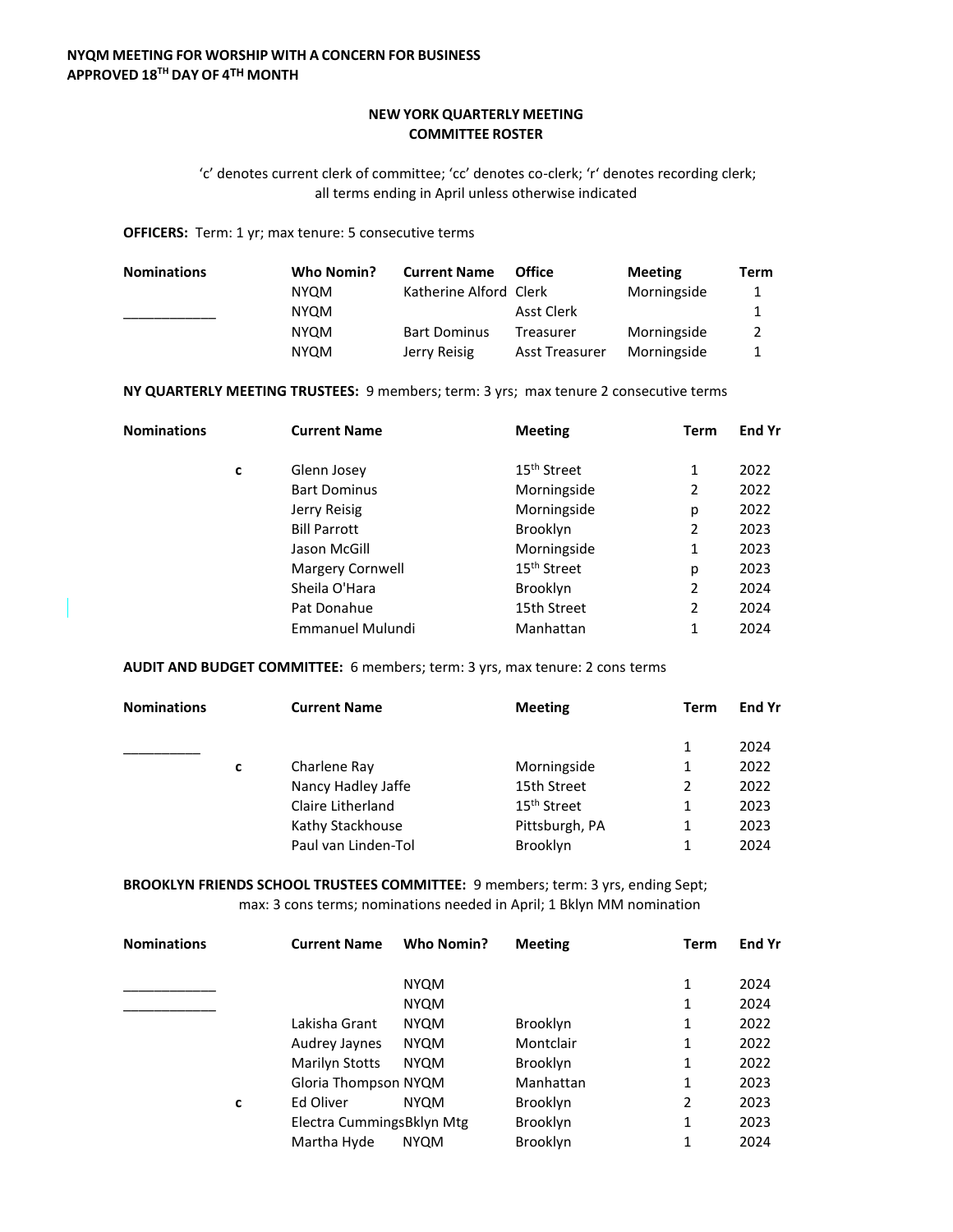### **NYQM MEETING FOR WORSHIP WITH A CONCERN FOR BUSINESS APPROVED 18TH DAY OF 4TH MONTH**

### **CEMETERY COMMITTEE:** 6 members; term: 3 yrs, max tenure: 3 cons terms

| <b>Nominations</b> |   | <b>Current Name</b>    | <b>Meeting</b>          | Term | <b>End Yr</b> |
|--------------------|---|------------------------|-------------------------|------|---------------|
|                    |   | John Major             | Brooklyn                | 1    | 2022          |
|                    |   | Maureen Healy          | 15 <sup>th</sup> Street | 1    | 2022          |
|                    | C | <b>Bryan Oettel</b>    | Morningside             | 1    | 2023          |
|                    |   | Suzanne Stout          | 15th Street             | 3    | 2023          |
|                    |   | Jessie Fleischer-Black | Brooklyn                | 1    | 2024          |
|                    |   | Chris Roddick          | Brooklyn                | 2    | 2024          |

### **CMTE FOR DOWNTOWN MANHATTAN ALLOWED MTG:** 4 mem; term: 3 yrs, no maximum tenure

| <b>Nominations</b> |   | <b>Current Name</b>    | <b>Meeting</b>  | Term | <b>End Yr</b> |
|--------------------|---|------------------------|-----------------|------|---------------|
|                    | c | <b>Richard Schmidt</b> | Morningside     | 1.   | 2022          |
|                    |   | Andy von Salis         | <b>Brooklyn</b> | 1    | 2022          |
|                    |   | Sally Campbell         | Morningside     | 6    | 2023          |
|                    |   | Barbara Kuesell        | <b>Brooklyn</b> | 3    | 2024          |

### **COMMUNICATIONS COMMITTEE: 6** members; term: 3 yrs, max tenure: 2 terms

| <b>Nominations</b> | <b>Current Name</b> | <b>Meeting</b>          | Term          | End Yr |
|--------------------|---------------------|-------------------------|---------------|--------|
|                    | Steven Monroe Smith | 15 <sup>th</sup> Street |               | 2022   |
|                    | Nadine Baldasare    | Brooklyn                | 1             | 2022   |
|                    | Dave Britton        | Morningside             | 1             | 2023   |
|                    | c Ann Kjellberg     | 15 <sup>th</sup> Street |               | 2023   |
|                    | Adam Segal-Isaacson | Brooklyn                |               | 2024   |
|                    | <b>Bryan Oettel</b> | Morningside             | $\mathfrak z$ | 2024   |

### **EDUCATIONAL FUND:** 6 members; term: 3 yrs, max tenure: 2 cons terms

| <b>Nominations</b> | <b>Current Name</b> | <b>Meeting</b>          | Term | End Yr |
|--------------------|---------------------|-------------------------|------|--------|
|                    |                     |                         |      | 2024   |
|                    | Elizabeth Powers    | Brooklyn                |      | 2022   |
|                    | Glenn Josey         | 15th Street             | 2    | 2023   |
|                    | Carol Warner        | <b>Flushing</b>         |      | 2023   |
|                    | <b>Travis Combs</b> | 15th Street             | 2    | 2024   |
| c                  | Marc LaRiviere      | 15 <sup>th</sup> Street | 2    | 2024   |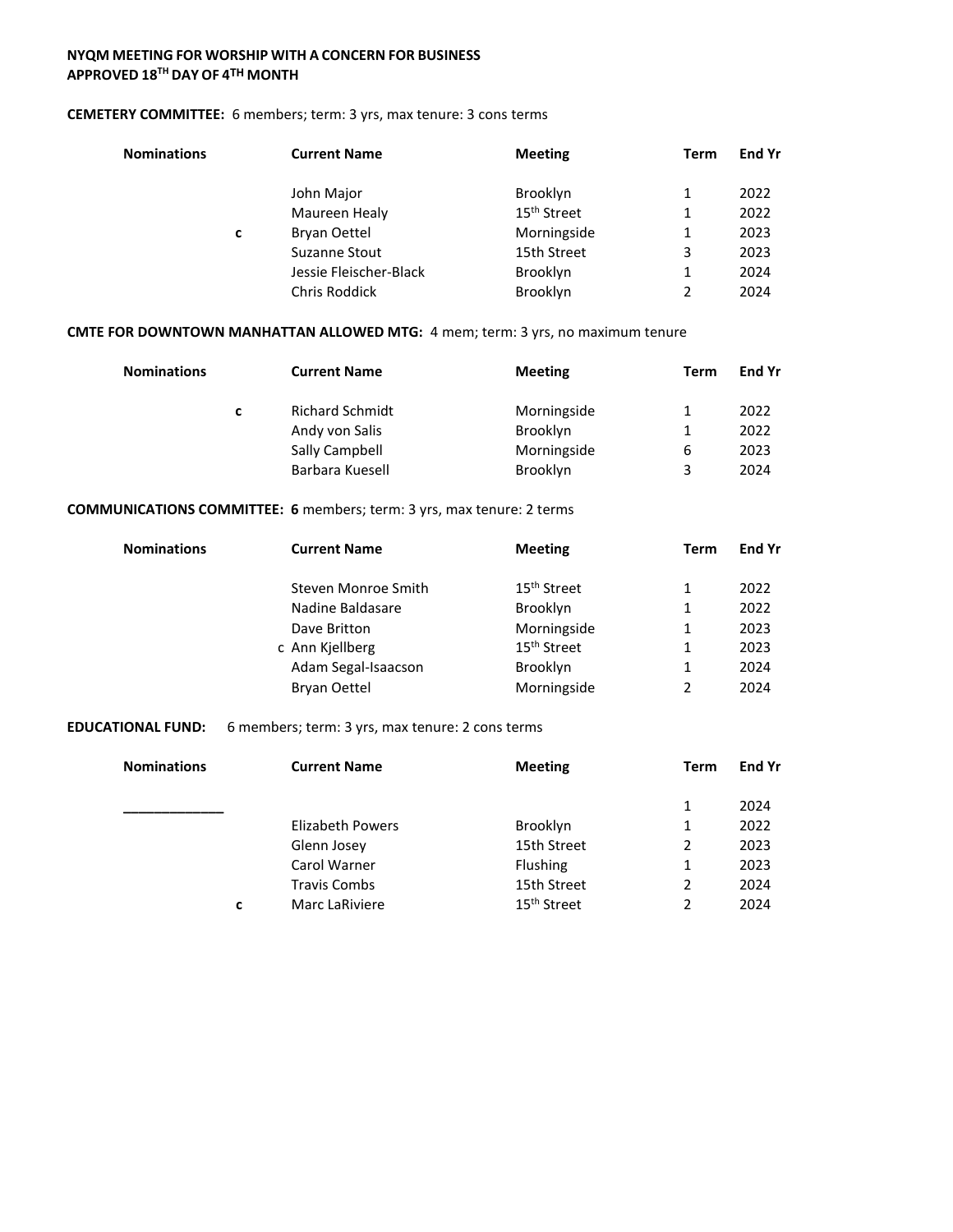## **FRIENDS SEMINARY BOARD OF TRUSTEES COMMITTEE:** 9 members; term: 3 yrs, ending Sept;

max: 3 cons terms One 15th Street MM nomination

| <b>Nominations</b> |   | <b>Current Name</b>         | <b>Who Nomin?</b> | <b>Meeting</b>  | Term           | <b>End Yr</b> |
|--------------------|---|-----------------------------|-------------------|-----------------|----------------|---------------|
|                    |   |                             | <b>NYQM</b>       |                 | 1              | 2024          |
|                    |   |                             | <b>NYQM</b>       |                 | р              | 2022          |
|                    |   |                             | <b>NYQM</b>       |                 | р              | 2023          |
|                    |   |                             | <b>NYQM</b>       |                 | р              | 2023          |
|                    |   | David Garrity               | <b>NYQM</b>       | 15th Street     | 1              | 2022          |
|                    |   | <b>Ben Smith</b>            | <b>NYQM</b>       | 15th Street     | 3              | 2022          |
|                    |   | Doug Tyler                  | <b>NYQM</b>       | Ithaca, NY      | partial        | 2022          |
|                    | c | <b>Isaac Henderson NYQM</b> |                   | Paulina, IA     | $\overline{2}$ | 2023          |
|                    |   | Andrew Lowry                | <b>NYQM</b>       | Ridgewood       | 1              | 2023          |
|                    |   | Lee Rada                    | <b>NYQM</b>       | Morningside     | 1              | 2024          |
|                    |   | Buxton Midyette 15th St.    |                   | 15th Street     | $\overline{2}$ | 2024          |
|                    |   | Mark Doty                   | <b>NYQM</b>       | <b>Brooklyn</b> | 3              | 2024          |

### **GAY PRIDE PARADE COORDINATORS:** 2 members: 3 year terms, no max terms

| <b>Nominations</b> | <b>Current Name</b> | <b>Meeting</b> | Term | End Yr       |
|--------------------|---------------------|----------------|------|--------------|
|                    |                     |                | 1    | 2023<br>2024 |

# **GREAT LAKES REGION (AFRICA) EDUCATION CMTE:** 6 members; 3 yr terms, no max terms

| <b>Nominations</b> |   | <b>Current Name</b> | <b>Meeting</b>  | Term | <b>End Yr</b> |
|--------------------|---|---------------------|-----------------|------|---------------|
|                    |   | Margaret Mulindi    | Manhattan       | 5    | 2020          |
|                    |   | Mary Ann Baily      | <b>Brooklyn</b> | 1    | 2022          |
|                    | c | Marna Herrity       | <b>Brooklyn</b> | 5    | 2022          |
|                    |   | Tony Shitemi        | Nairobi Int'l   | 6    | 2023          |
|                    |   | Corona Machemer     | Valley          | 6    | 2024          |
|                    |   | Margery Cornwell    | 15th Street     | 8    | 2024          |

### **HANDBOOK COORDINATING COMMITTEE:** 3 members: 2 years; 2 consecutive terms

| <b>Nominations</b> | <b>Current Name</b> | <b>Meeting</b>          | Term | <b>End Yr</b> |
|--------------------|---------------------|-------------------------|------|---------------|
|                    | Bryan Wigfall       | Morningside             | 1    | 2022          |
|                    | Charles Sirey       | 15 <sup>th</sup> Street | 2    | 2022          |
|                    | Steve Greechie      | 15 <sup>th</sup> Street | 1    | 2023          |
|                    |                     |                         |      |               |